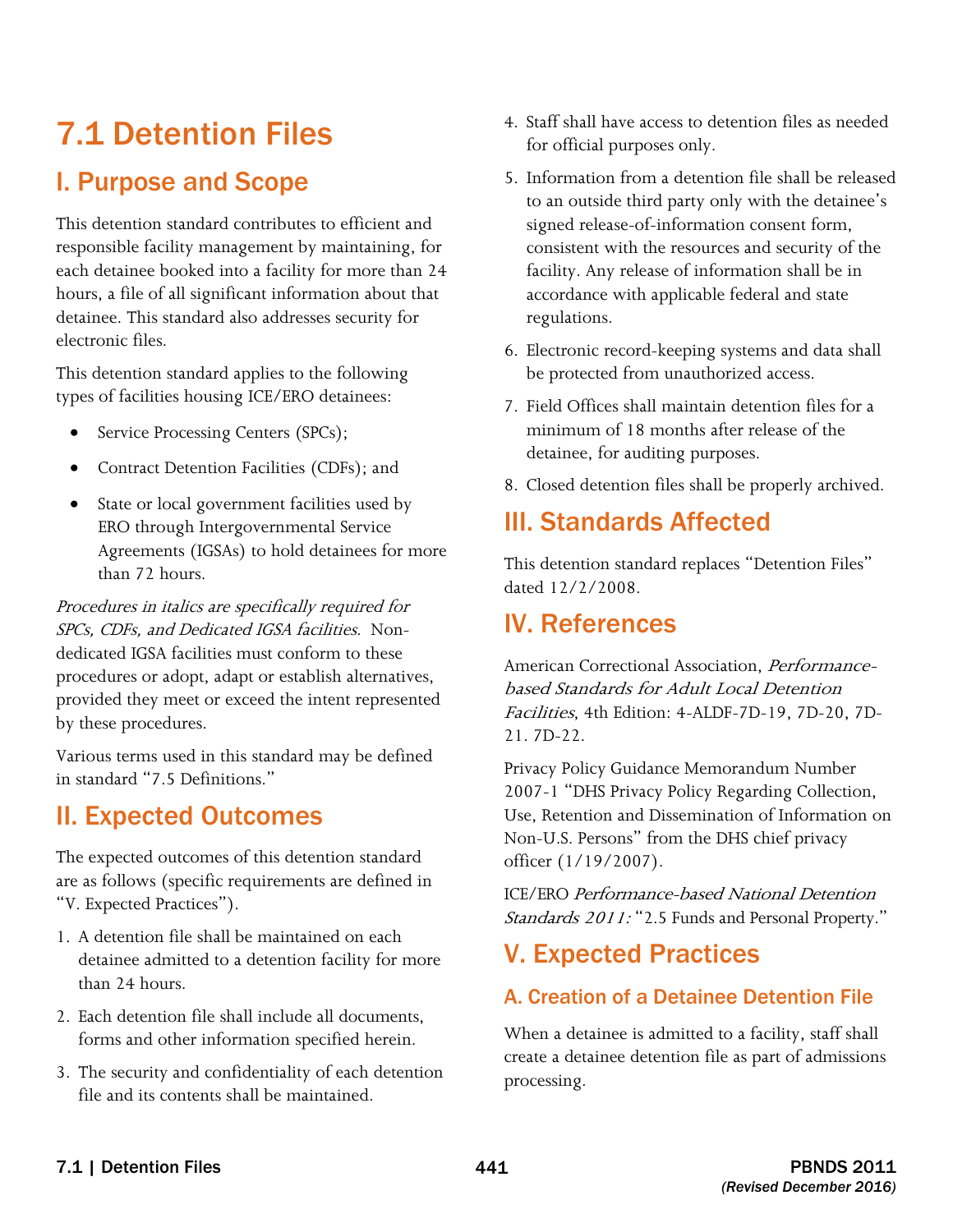- 1. For every new arrival whose stay shall exceed 24 hours, a designated officer shall create a detainee detention file.
- 2. The officer completing the admissions portion of the detention file shall note that the file has been activated. The note may take the form of a generic statement in the acknowledgment form described below in this standard.
- 3. The facility administrator shall develop procedures to ensure the admissions processing unit always has on hand all necessary supplies and that equipment is maintained in good working order, including photocopier(s) and paper. The equipment shall have the capacity to handle the volume of work generated.
- 4. The facility shall always have on hand a paper paper bin in which such defective and/or extra shredder where defective and/or extra photocopies not placed in the detainee's detention file should be shredded, or a locked photocopies that are not placed in the detention file should be placed to be shredded or otherwise destroyed.

#### B. Required Contents of File

1. The detainee detention file shall contain either originals or copies of all forms and other documents generated during the admissions process. Defective or extra copies shall be disposed of properly. If necessary, the detention file may include copies of material contained in the detainee's A-File.

The file shall, at a minimum, contain the following documentation:

- a. I-385, Alien Booking Record, with one or more original photograph(s) attached;
- b. Classification Work Sheet;
- c. Personal Property Inventory Sheet;
- d. Housing Identification Card;
- e. G-589, Property Receipt or facility equivalent; and
- f. I-77, Baggage Check $(s)$ .

The file shall also contain the following original documents, if used in the facility:

- g. acknowledgment form, documenting receipt of handbook, orientation, locker key, etc.;
- h. work assignment sheet;
- i. identifying marks form; and
- j. original detainee summary form.
- 2. The detainee's detention file shall also contain documents generated during the detainee's time in the facility.

#### C. Additions to File

During the course of the detainee's stay at the facility, staff shall add documents associated with normal operations to the detainee's detention file. Such documentation may include, but is not limited to, the following:

- 1. special requests;
- 2. any G-589s or facility equivalent, or I-77s closedout during the detainee's stay;
- 3. disciplinary forms;
- 4. grievances, except medical grievances which are maintained in the medical file, complaints and their disposition;
- 5. all forms associated with disciplinary or administrative segregation;
- 6. strip search forms;
- 7. other documents, as needed, e.g., staff reports about the detainee's behavior, attitude, commendations; and
- 8. any privacy waivers, including release-ofinformation consent forms.

#### D. Location of Files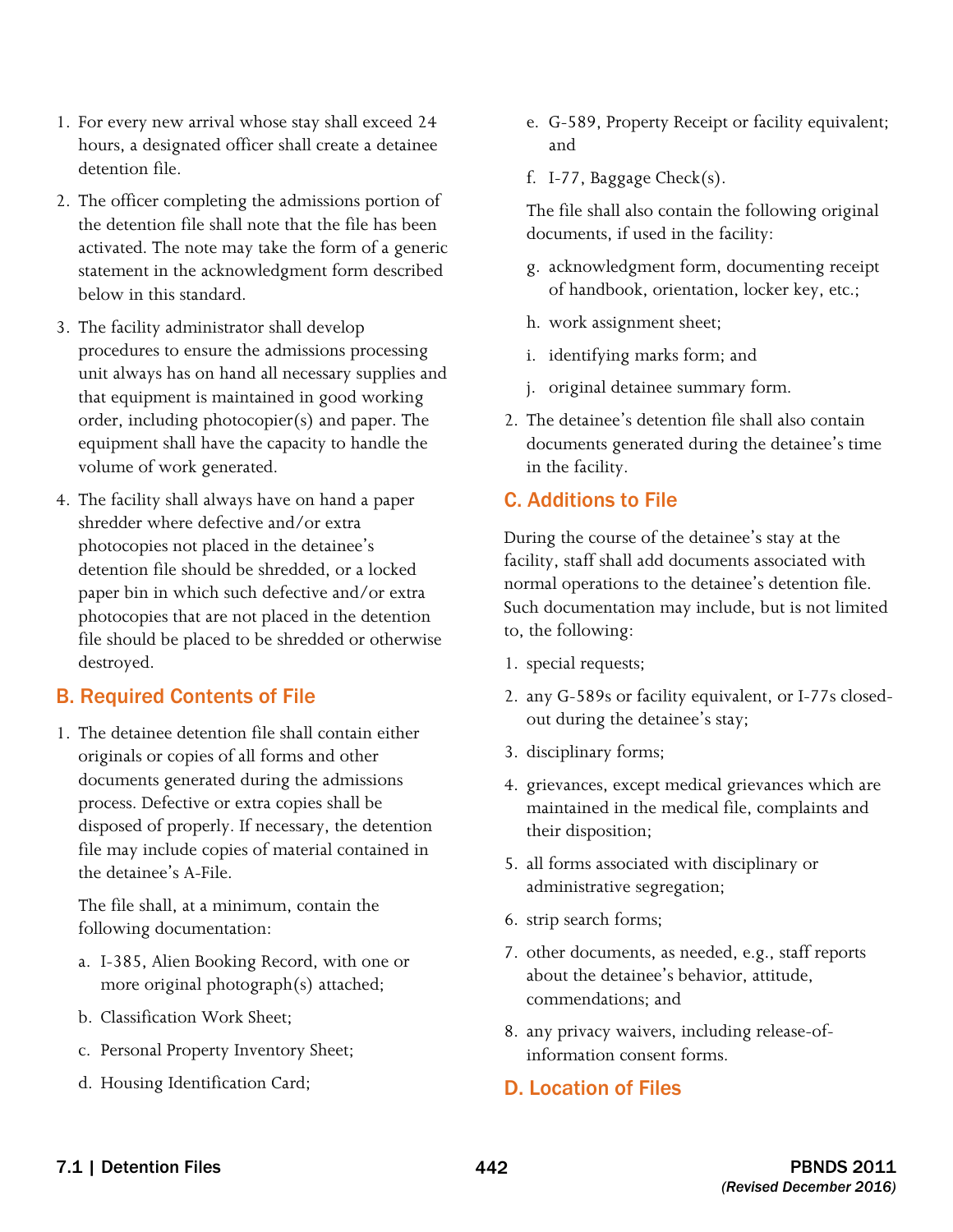Detainee detention files shall be located and maintained in a secured area.

- 1. Active detainee detention files shall be maintained in the admissions processing area, unless the facility administrator designates another area;
- however, if the cabinet is located in a congested 2. The cabinet containing the files does not need to be securable if located in a controlled access area; work area or in a high traffic area, it must be locked;
- 3. The Chief of Security or equivalent shall determine the key distribution for file cabinets that lock; and
- 4. Archived files shall be placed in storage boxes, with the dates covered clearly marked (e.g., from [mm/dd/yy] to [mm/dd/yy]). The facility administrator shall designate a restricted access storage space.

#### E. Archiving Files

Each detention file shall remain active during the detainee's stay at a facility, and shall be closed and archived upon the detainee's transfer, release or removal. When requested, IGSA facilities shall make inactive detention files available to ICE/ERO personnel.

- 1. Upon the detainee's release from the facility, staff shall add final documents to the file before closing and archiving the file and after inserting the following:
	- a. copies of completed release documents;
	- b. the original closed-out receipts for property and valuables; and
	- c. the original I-385 and other documentation.
- 2. The officer closing the detention file shall make a notation (on the acknowledgement form, if applicable) that the file is complete and ready for archiving.
- 3. The closed detention file shall not be transferred

with the detainee to another facility. However, staff may forward copies of file documents at the request of supervisory personnel at the receiving facility or office. When forwarding requested documents, staff at the sending office shall update the archived file, noting the document request and the name and title of the requester.

4. The archival and disposal of files must be done in accordance with agency policies and regulations.

#### F. Access to File

1. Detention file contents are subject to the same Privacy Act regulations as A-file contents. Unless release of information is required by statute or regulation, a detainee must sign a release-ofinformation consent form prior to the release of any information, and a copy of the form shall be maintained in the detainee's detention file. This information contained in the form shall be explained to the detainee in a language or manner which he/she understands.

The Privacy Act of 1974 provides statutory privacy rights to U.S. citizens and Legal Permanent Residents (LPRs), but the law does not cover aliens who are not legal permanent residents. As a matter of policy, however, DHS treats any personally identifiable information (PII) that is collected, used, maintained or disseminated in a DHS records system as being subject to the Privacy Act regardless of whether the information pertains to a U.S. citizen, LPR or alien. Treating such records systems as covered by the Privacy Act establishes efficient and uniform business practices for handling PII without necessitating maintenance of two parallel records systems.

- 2. Appropriate staff or other law enforcement agencies with ICE approval may have access to the detention file for official purposes.
- 3. Staff shall accommodate all requests for detainee detention files from other departments that